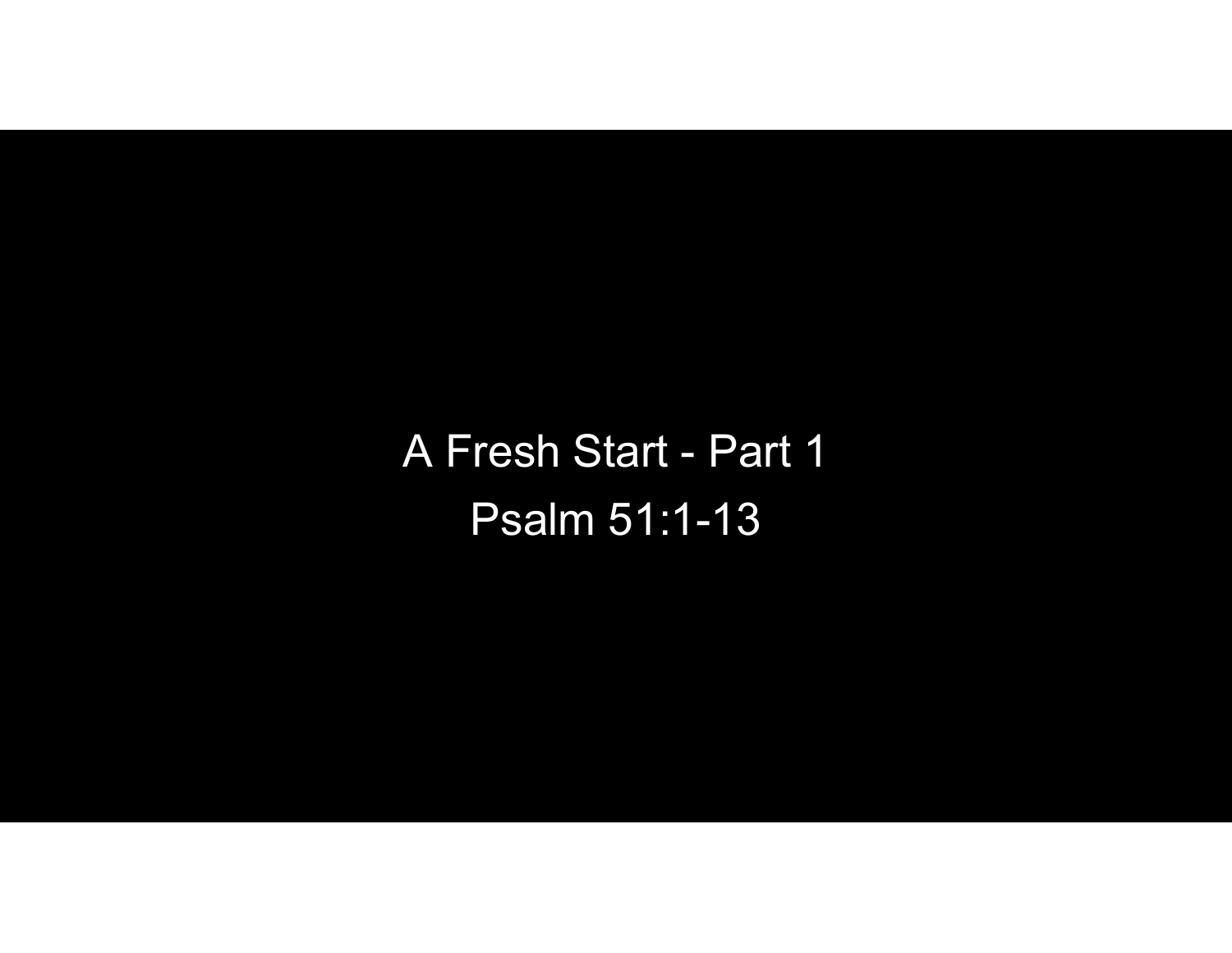## 1. David was eaten up with guilt and shame.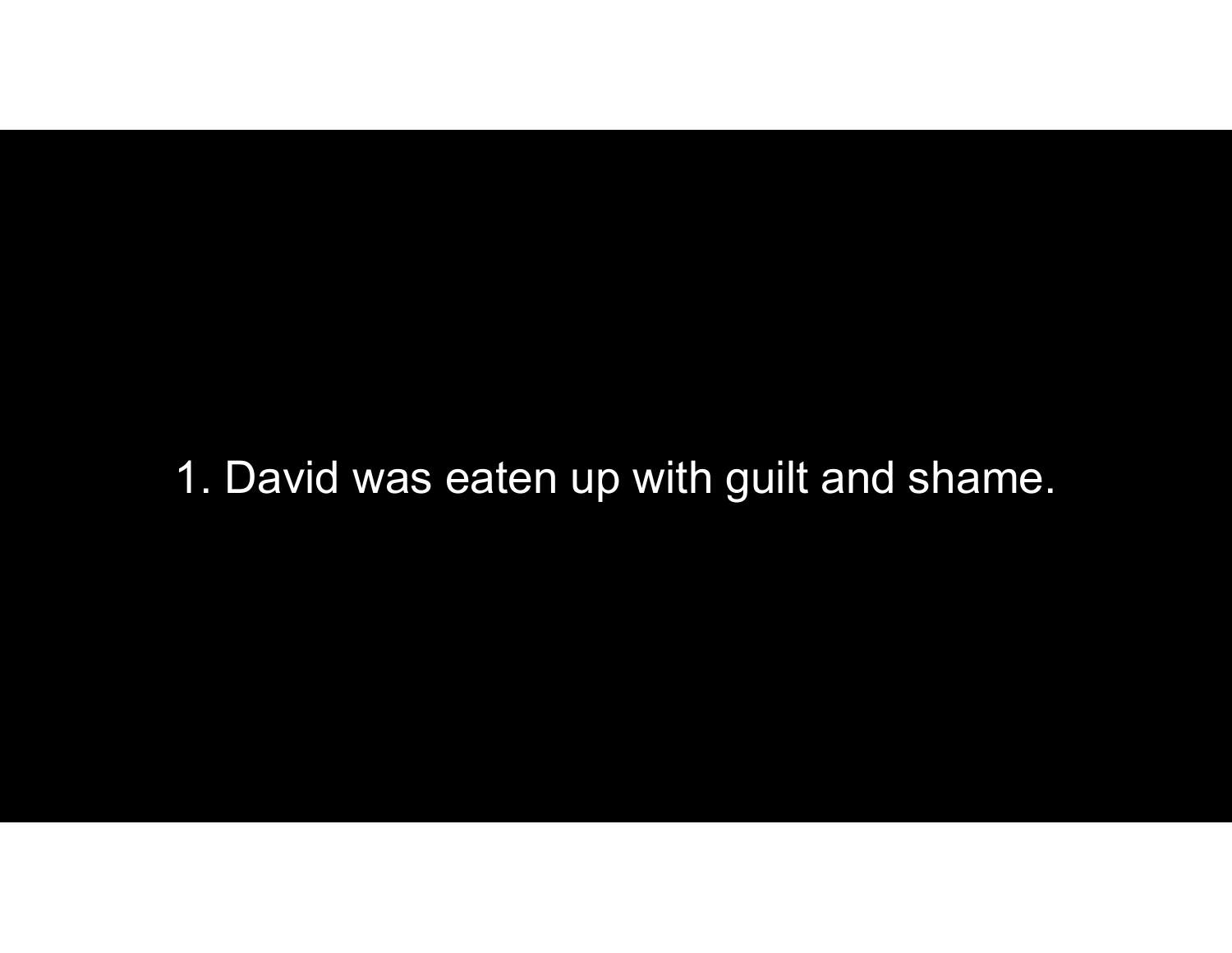- 
- vs. 1 blot out my rebellion<br>vs. 1 blot out my rebellion<br>vs. 2 wash away my guilt; cleanse me froi<br>vs. 3- my sin is always before me vs. 1 - blot out my rebellion<br>vs. 2 - wash away my guilt; cleanse me from my sin<br>vs. 3- my sin is always before me<br>vs. 5 - I was guilty when I was born vs. 1 - blot out my rebellion<br>vs. 2 - wash away my guilt; cleanse me from my s<br>vs. 3- my sin is always before me<br>vs. 5 - I was guilty when I was born vs. 1 - blot out my rebellion<br>vs. 2 - wash away my guilt; cleanse m<br>vs. 3- my sin is always before me<br>vs. 5 - I was guilty when I was born
- 
-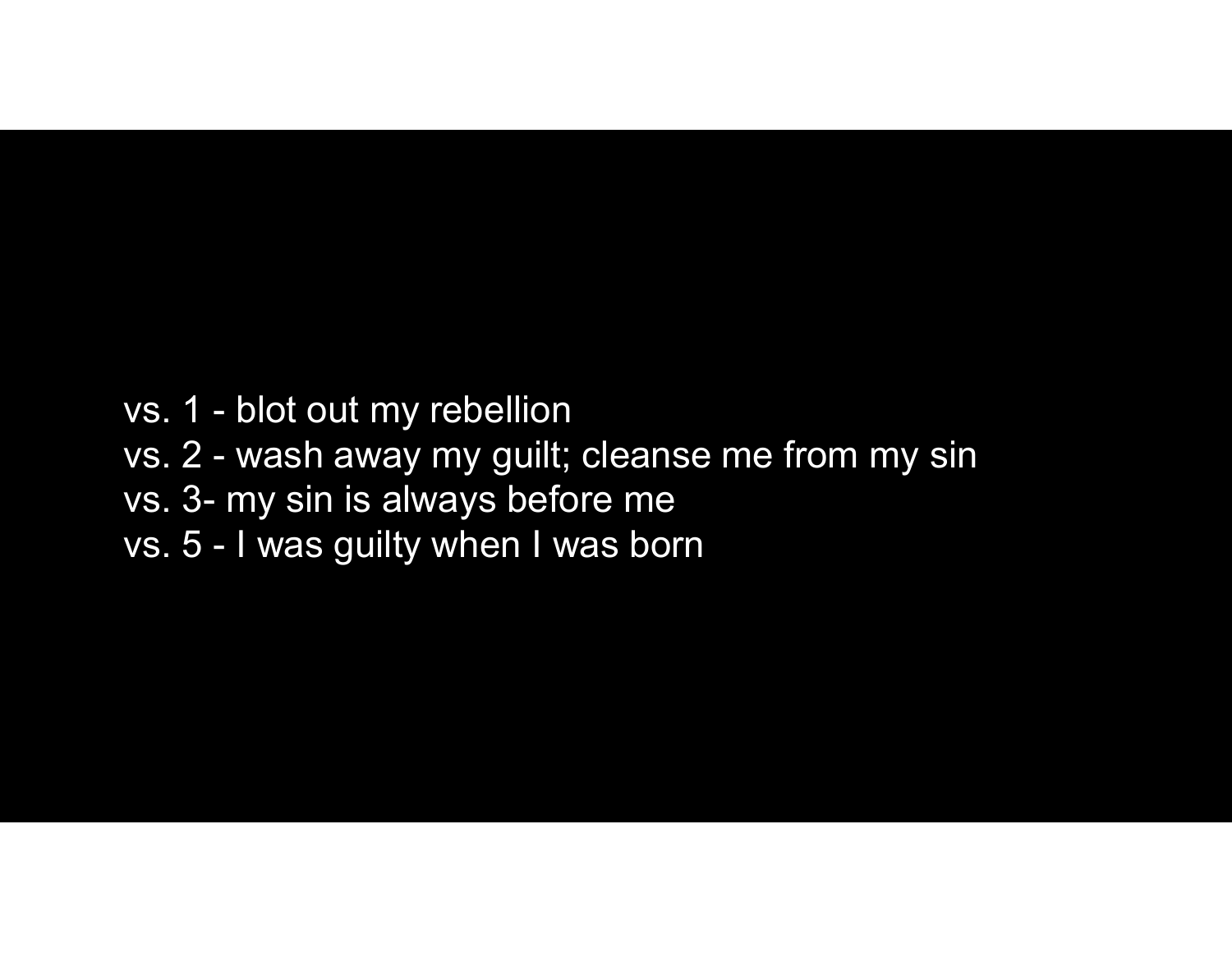## 2. Guilt left him feeling dirty.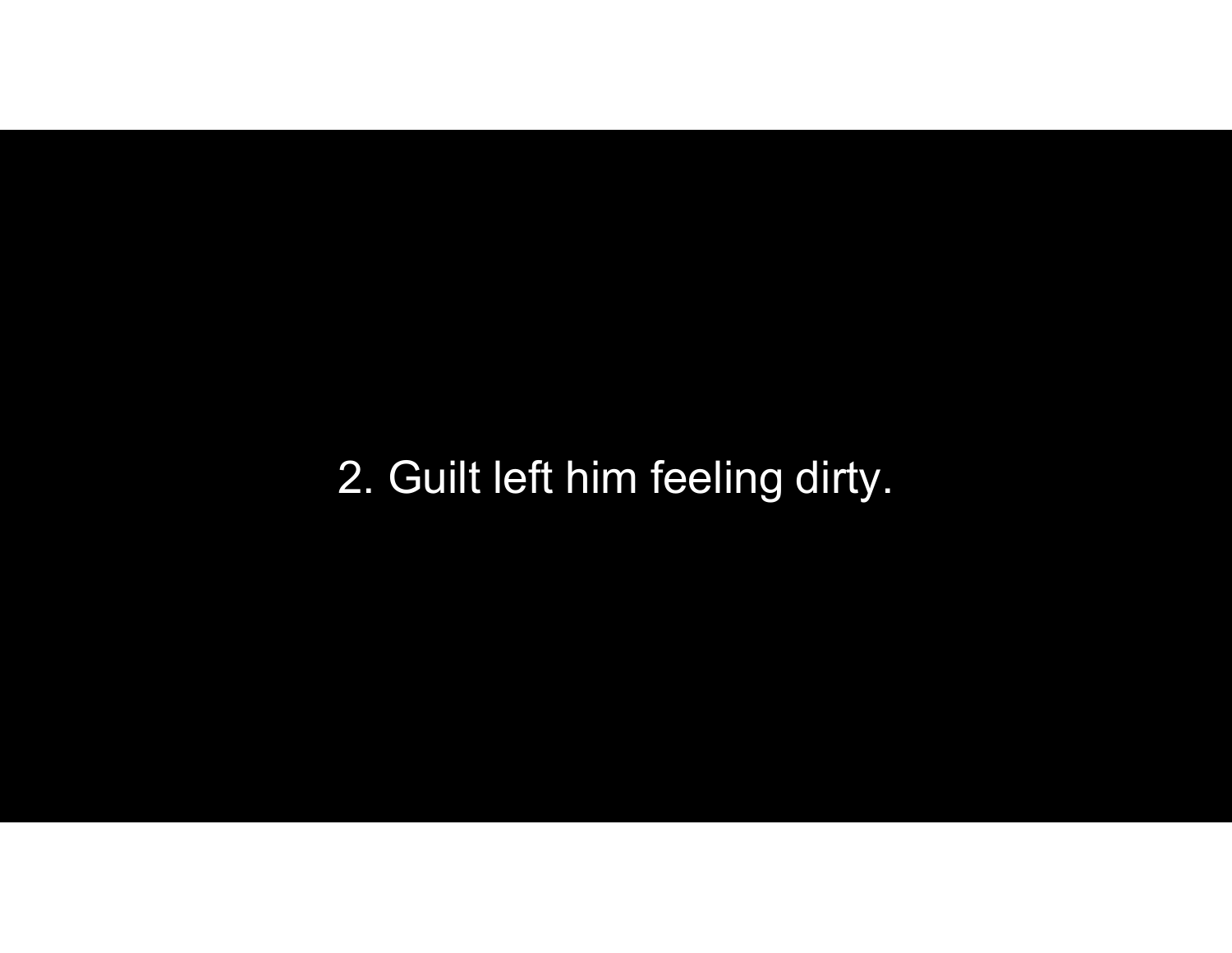- vs. 2 wash away my guilt; cleanse me from sin<br>vs. 7 Purify me with hyssop, and I will be clean<br>vs. 7 wash me and I will be whiter than snow vs. 2 - wash away my guilt; cleanse me from sin<br>vs. 7 - Purify me with hyssop, and I will be clean<br>vs. 7 - wash me and I will be whiter than snow<br>vs. 9 - blot out all my guilt vs. 2 - wash away my guilt; cleanse me from sin<br>vs. 7 - Purify me with hyssop, and I will be clean<br>vs. 7 - wash me and I will be whiter than snow<br>vs. 9 - blot out all my guilt<br>vs. 10 - create a clean heart for me vs. 2 - wash away my guilt; cleanse me fro<br>vs. 7 - Purify me with hyssop, and I will be<br>vs. 7 - wash me and I will be whiter than s<br>vs. 9 - blot out all my guilt<br>vs. 10 - create a clean heart for me vs. 2 - wash away my guilt; cleanse me fror<br>vs. 7 - Purify me with hyssop, and I will be o<br>vs. 7 - wash me and I will be whiter than sn<br>vs. 9 - blot out all my guilt<br>vs. 10 - create a clean heart for me
- 
- 
- 
-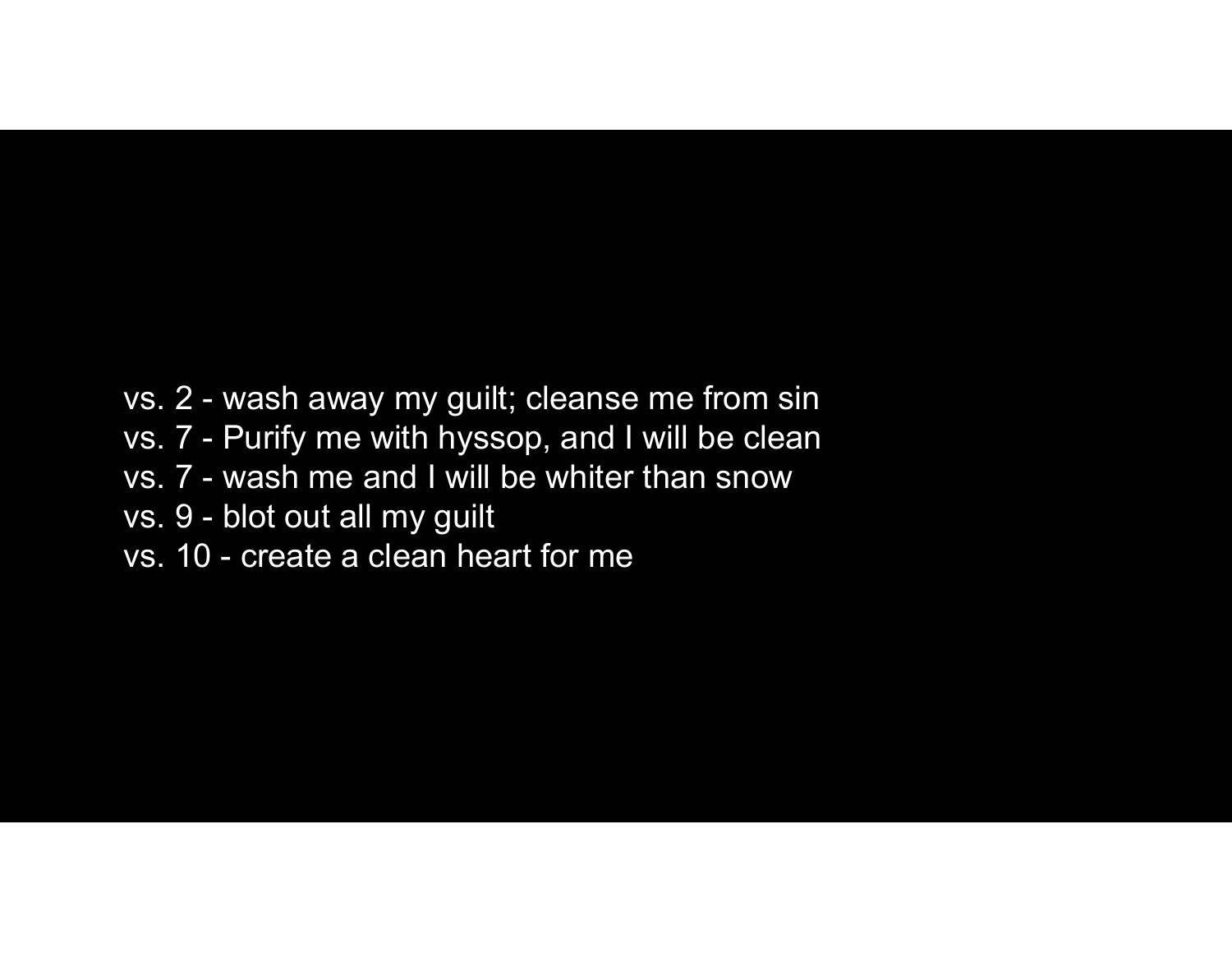## 3. It left him feeling apart from God and abandoned.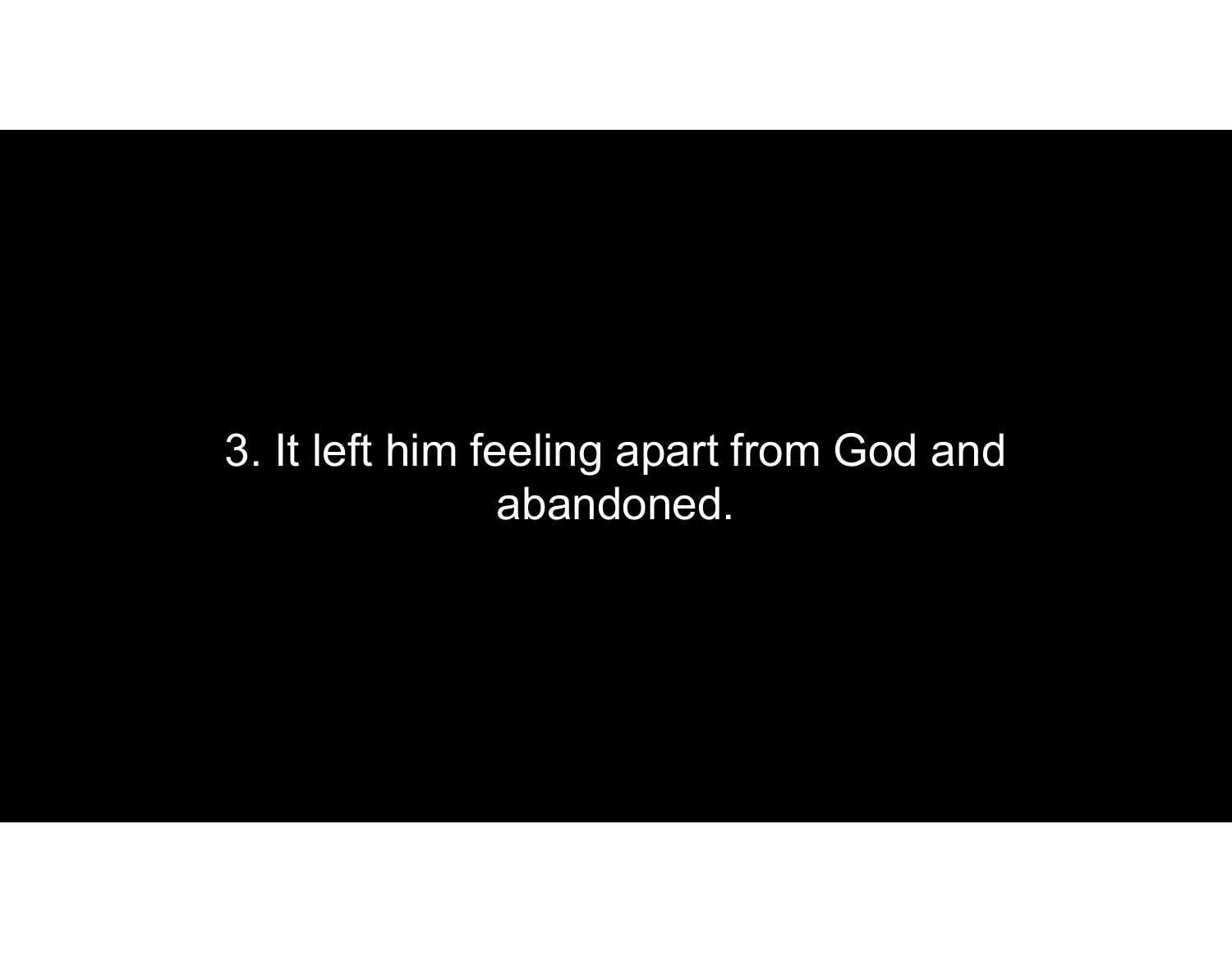vs. 11 - do not banish me from Your presence or take Your<br>Holy Spirit from me.<br>vs. 12 - Restore the joy of your salvation to me. Holy Spirit from me. vs. 11 - do not banish me from Your presence of<br>Holy Spirit from me.<br>vs. 12 - Restore the joy of your salvation to me.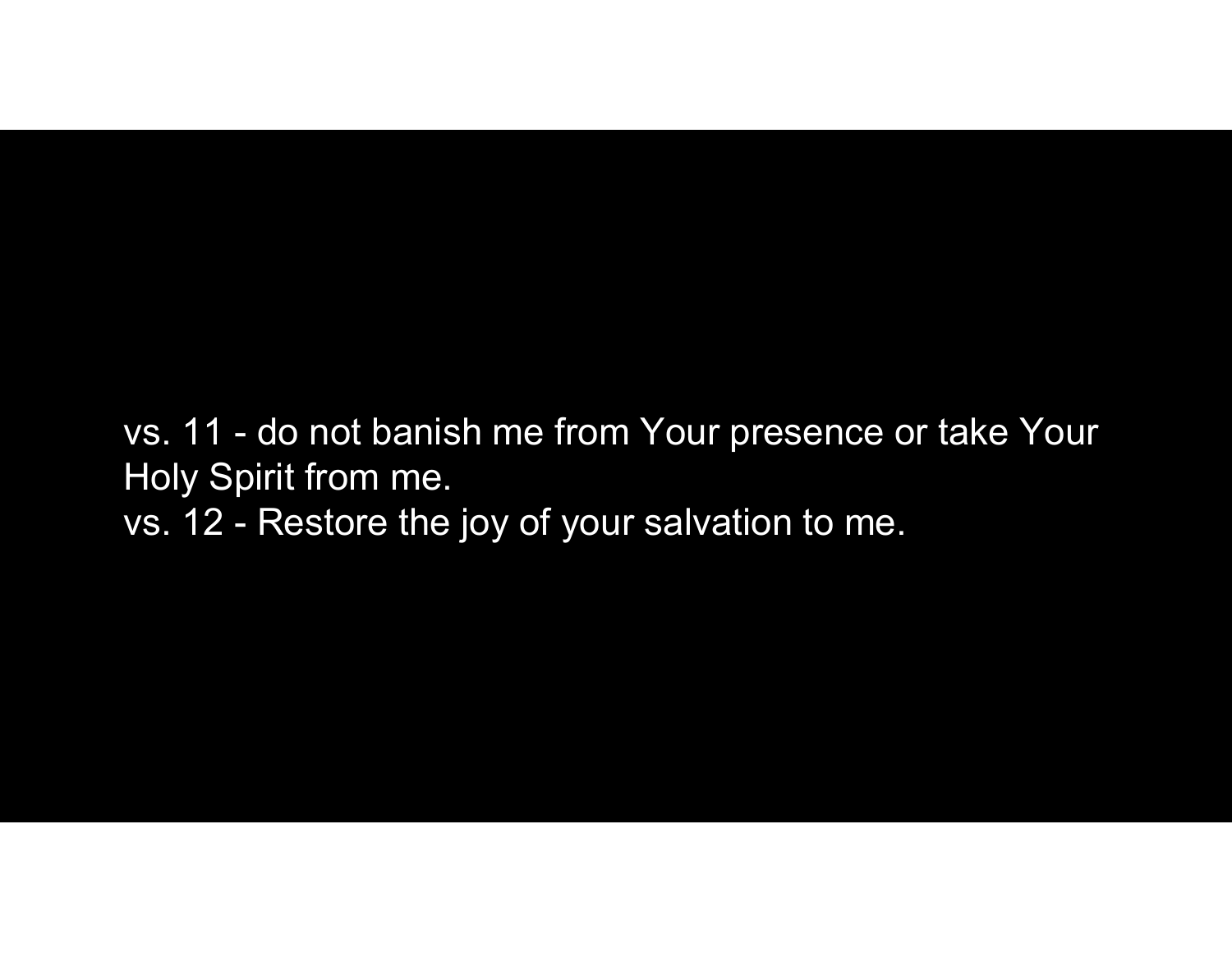## 4. It led to lifeless worship, and lack of power in serving God.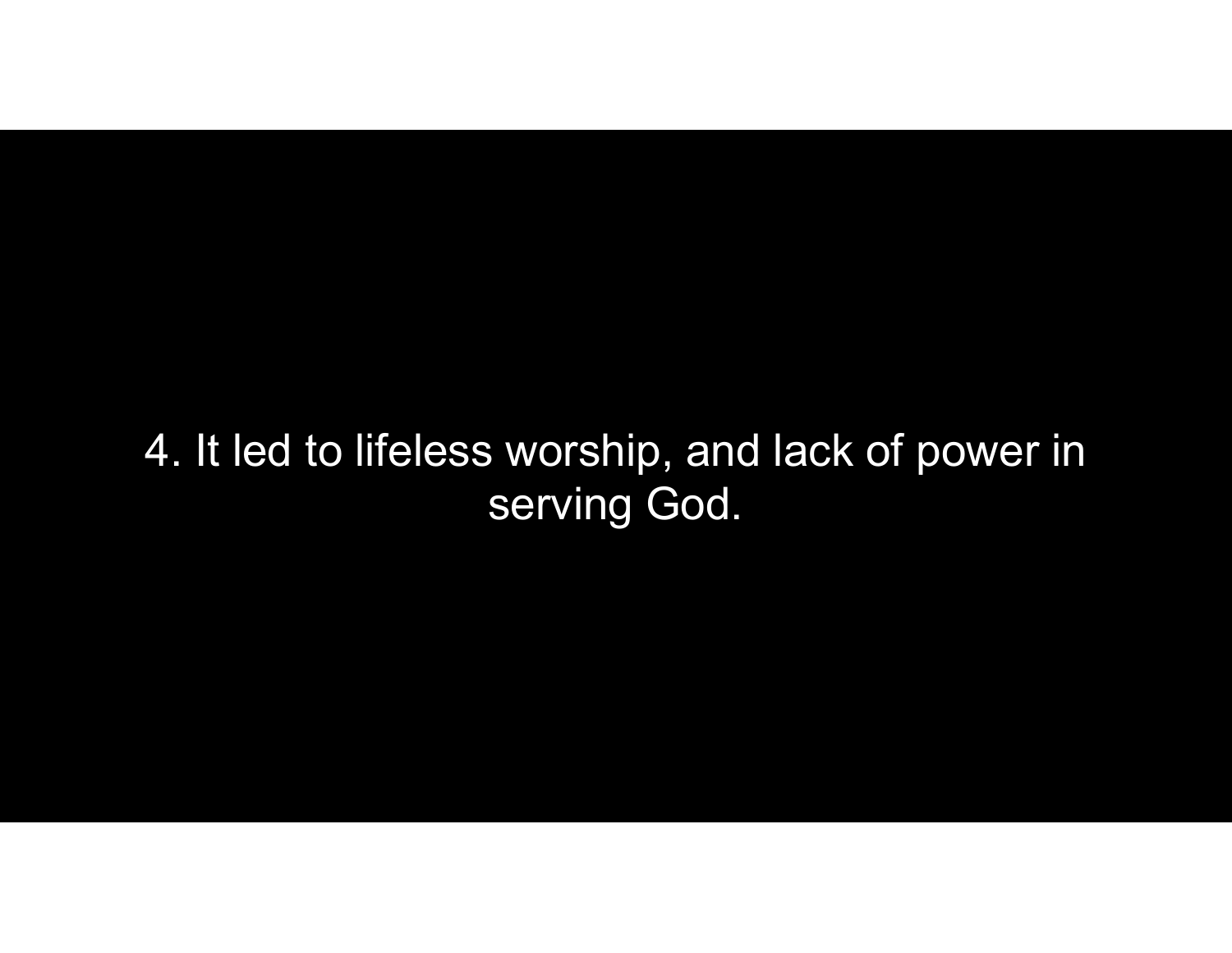Verse 13 - Then will I teach transgressors Your ways and sinners will return to You.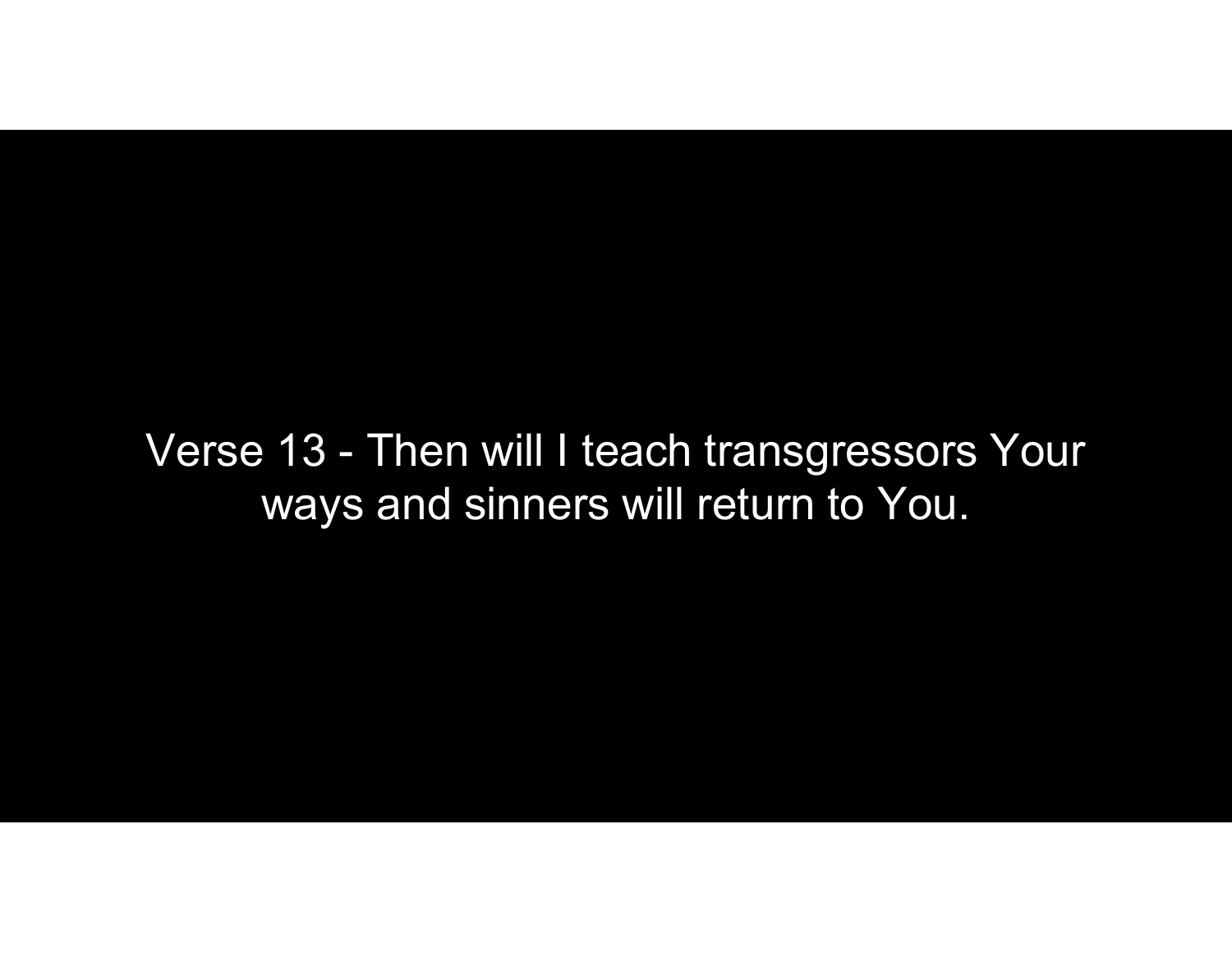So what does he do? He confesses his sin to God. He comes clean with God.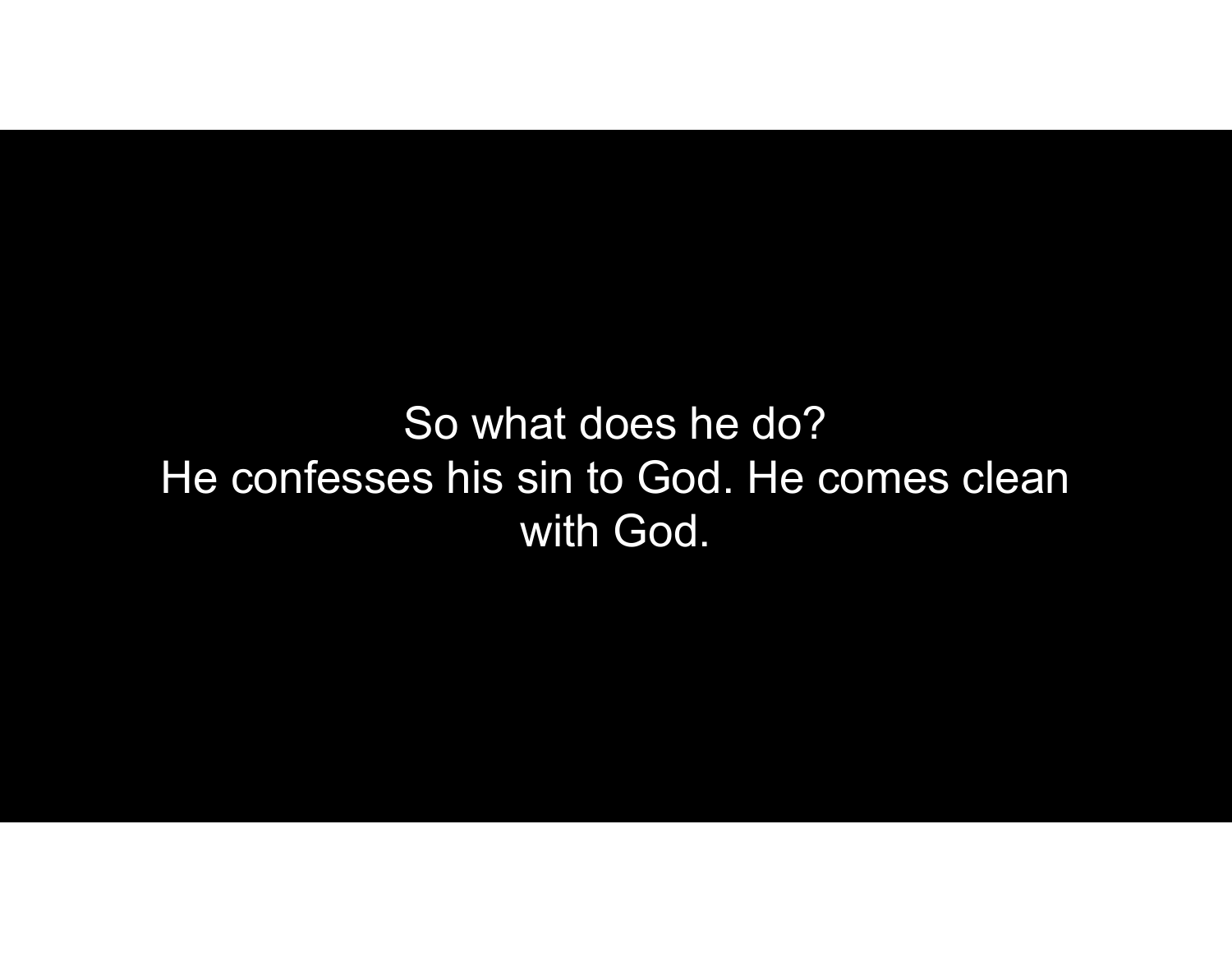Psalm 139:23, 24 - Search me, God, and know my heart;<br>test me and know my concerns. See if there is any<br>offensive way in me; lead me in the everlasting way. test me and know my concerns. See if there is any offensive way in me; lead me in the everlasting way.